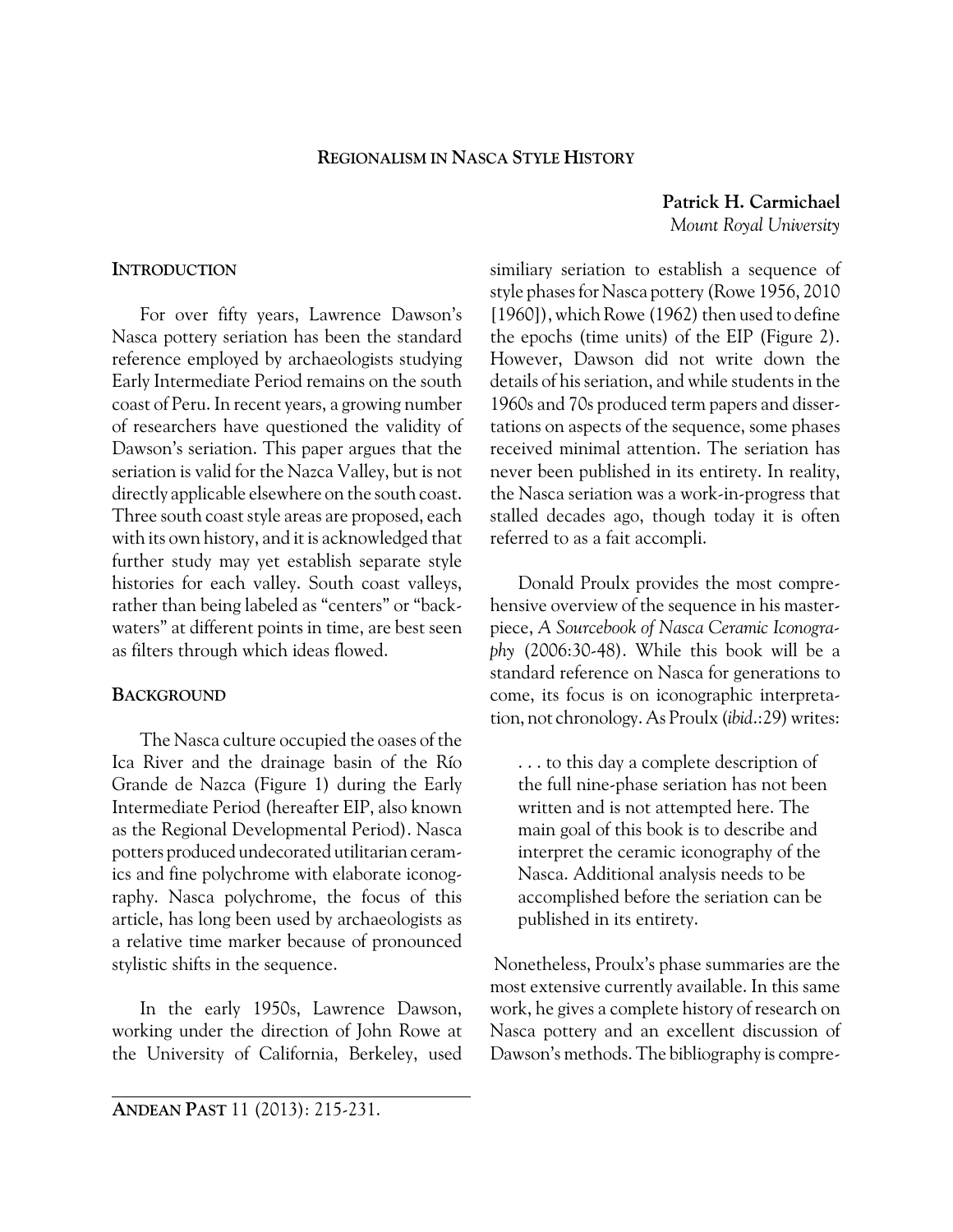hensive. For all matters pertaining to the history and development of Nasca pottery studies, the reader is referred to this single, definitive source.

In recent years, Dawson's seriation has been the focus of growing discontent. The main reasons for criticism are:

- 1. The style phases were never fully published, leaving ample room for confusion.
- 2. Recent data from Palpa contradicts Dawson's original phase markers, thus calling into question the validity of the entire sequence.

## **LACK OF PUBLISHED PHASE DEFINITIONS**

There is a huge literature on the general subject of Nasca pottery, but only a small amount is devoted to similiary seriation and comprehensive phase definitions. By *comprehensive phase definitions,* I am referring to the illustration and detailed description of all of the vessel shapes, and all of the iconographic designs that occur together in a given phase, in addition to the features that mark its beginning and end.

Dawson originally identified nine Nasca style phases, though he placed Phase 9 in the Middle Horizon. By consensus in the late 1980s, Phase 8 was renamed Loro and also relegated to the Middle Horizon. Some researchers regard Nasca Phase 1 as culturally contemporary with Late Paracas (*e*.*g*. Sawyer 1966:96; Schreiber and Lancho 2003; Van Gijseghem 2004, 2006), while others place it in a transition period between the Early Horizon and the EIP (Unkel and Kromer 2009:243). Published descriptions of the phases are scattered. Menzel, Rowe and Dawson partially outlined Phase 1 (1964); Dwyer referred to some Phase 1 and 2 iconographic traits (1979); Proulx defined Phases 3 and 4 (1968); and Roark covered Phase 5 and part of 6 (1965). Phase 7, apart from appearing on chronological charts (Menzel 1977) and in unpublished studies by Dorothy Menzel and Steven Wegner, has not been formally presented (see Proulx 2006:42-43). As matters stand, the record is spotty and what exists is long out of print. The last major contribution to the seriation was Wolfe's (1981) tracing of the Spotted Cat and Horrible Bird motifs. Carmichael (1998a) identified pottery from grave lots excavated by Alfred Kroeber according to the Dawson Seriation, which provide visual examples of the phases, but without descriptive explanation (see Kroeber and Collier 1998). It is incorrect to say the Nasca seriation has been done. On the contrary, it badly needs doing.

Very little on phase definitions has appeared in Spanish, German, Italian, French, or any language other than English. If North American researchers have trouble with the seriation, imagine the difficulties facing their foreign colleagues.

Providing comprehensive phase definitions for Dawson's sequence is a task beyond the current work. Here, I only draw attention to the deficit and need. Using ill defined style phases to designate the epochs (time units) of the EIP in a stacked chronology has also led to difficulties (Figure 2). In this article I propose a new conceptualization based on recent excavations and C-14 dates (Figure 3, and see Appendix: Revised Chronology). South coast researchers will grasp the logic immediately, but the details of this scheme must await separate publication. However, it should be noted here that, in their original formulation, Rowe and Dawson considered overlap between phases theoretically possible (Rowe 1956:147).

Variations in style may be due to the passage of time or to regional expression. When Dawson developed his phase sequence in the 1950s, no significant regional variation in Nasca pottery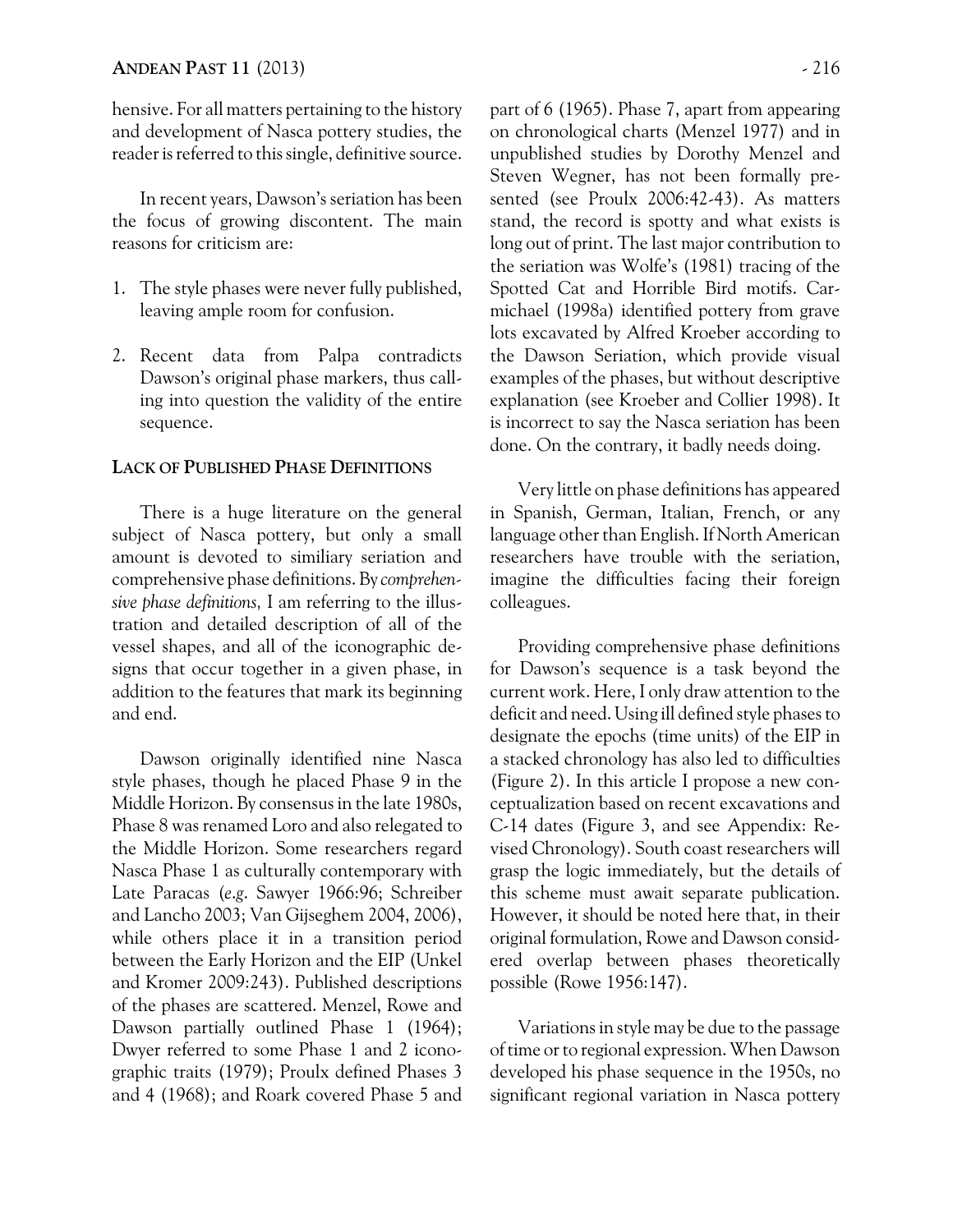was identified. Though noting a few local peculiarities, Rowe felt the Nasca style was sufficiently homogeneous to allow application of Dawson's seriation from Pisco to Acari, and that local variants were chronologically insignificant (Rowe 2010 [1960]:238). Accumulating data over the past fifty years now require reconsideration of this premise.

# **CONTRADICTORY EVIDENCE**

Some vessel shapes, motifs, and individual design features appear and disappear rapidly within the sequence, making them useful as diagnostic phase markers. In the traditional Dawson Seriation, hair locks outlined in white are a marker for Phase 4 (Figure 4), while the "wedged head" motif is a marker for Phase 5 (Figure 5).

Dawson's seriation is contradicted by recoveries from the valleys of Santa Cruz, Grande, Palpa, and Viscas, herein referred to collectively as the Palpa region (see Figure 1). Johny Isla Cuadrado's publication (2001) of a huge Nasca grave lot from Santa Cruz, and his excavations with Markus Reindel at Los Molinos and La Muña on the Río Grande (Reindel and Isla 2001), demonstrate that elements such as the outlined hair lock and wedged head can occur together on the same vessel (Figure 6). This is but one example of the mixing of traits formerly thought to be exclusive to one phase or the other. Additional examples from Palpa include what in the Nazca Valley are classic Phase 5 vessel shapes with Phase 4 painting (black ground and outlined hair locks), and Phase 4 shapes with Phase 5 motifs. Hecht (2009, 2013) provides a new Nasca pottery sequence for the Palpa region, one which refers to the original Dawson Seriation, but combines phases into Early, Middle, and Late divisions. A full listing of the stylistic variations between Nazca and Palpa is beyond the scope of this paper. My purpose here is simply to establish that these two regions have different style histories. (The reader is referred to Reindel and Wagner 2009 for a full update on Palpa archaeology.)

Does the Palpa data invalidate the Dawson Seriation? To answer this question we must first consider the origins of the pottery used by Dawson to construct his sequence. His initial work was based on a collection of 584 unassociated vessels purchased by Max Uhle in 1905 along the Nazca Valley, plus another 102 from the valleys to the immediate south (Gayton and Kroeber 1927:4). Later, Dawson checked his findings against Nasca grave lots excavated by Alfred Kroeber (stored in Chicago), Duncan Strong (New York), and William Farabee (Philadelphia). These sources confirmed his original seriation based on the Uhle collection. Dawson later added specimens without provenience from other museums and from published sources, but the core data for his seriation came from the Uhle, Kroeber, Strong, and Farabee collections – *all of which derive from sites along the Nazca Valley* (Figure 7).

I have studied the same Nazca Valley collections that Dawson used, and confirmed to my satisfaction that Dawson's seriation holds true for these materials. However, in view of the Palpa data, it must now be stated that Dawson's seriation only applies to the Nazca Valley. Clearly, there is more regional variation in the Nasca style than previously recognized, and a seriation from a single valley can no longer be applied to the entire south coast.

In the first half of the twentieth century there was an assumption that the Nazca Valley was the center of the Nasca world–the font of all stylistic and cultural development throughout the EIP. The valley surely enjoyed a certain prestige during Early Nasca times when the great site of Cahuachi was in active use, but the main reason for the "dominance myth" is historical. In the early years of the twentieth century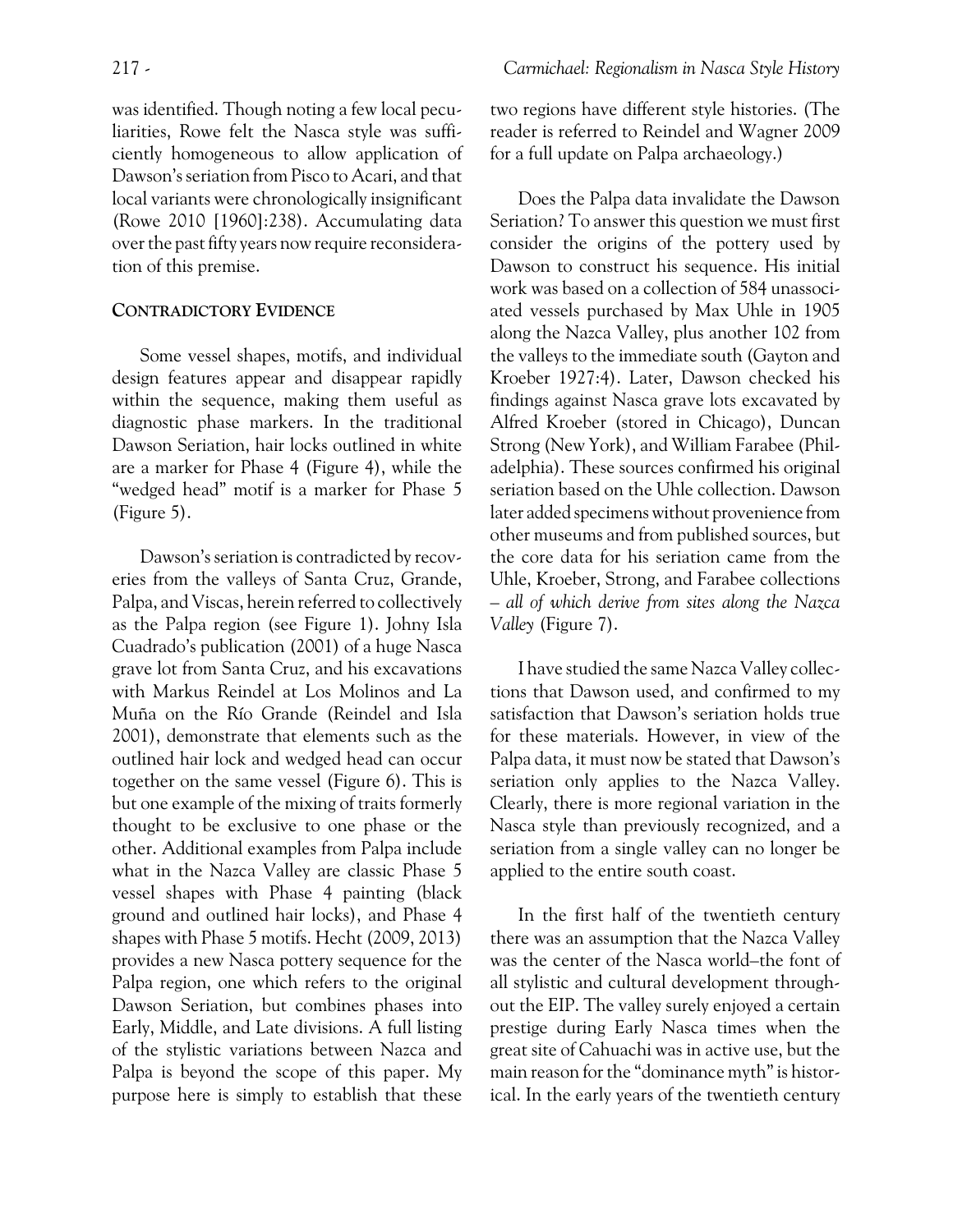North American researchers worked almost exclusively in the Nazca Valley, and their collections influenced subsequent generations. Joyce (1912) is credited with naming this ancient culture "Nasca" (Rowe 2010 [1960]:233). It is natural to identify the culture with the geographic place name, and therefore easy to assume this valley was the center of Nasca culture and hub of innovation throughout the EIP. This view is an artifact of early twentieth century collecting habits. The Nazca Valley was but one filter through which ideas flowed up and down the south coast. It may well have been the origin of certain elements in the Nasca tradition, while being the recipient and re-interpreter of others.

### **STYLE REGIONS OF THE NASCA HEARTLAND**

The Ica Valley and Río Grande de Nazca Drainage Basin constitute the Nasca heartland, the territory in which the Nasca cultural tradition is most intensely expressed. Limited finds of Nasca pottery beyond this core indicate the extent of trade contacts and prestige influence without implying direct presence or control. While we may speak of a greater Nasca Style (produced throughout the heartland) as a unit for general comparison with other Andean ceramic traditions, there is much local variation. Hecht (2009, 2013) demonstrated that the Palpa region has a different style history from Nazca, and previously Proulx (1968:96-100) identified a number of similarities and differences in the EIP ceramics of the Ica and Nazca Valleys. Nasca art does not represent an entirely uniform style. Rather, it expresses a stylistic tradition composed of interacting regional varieties with independent histories. As an initial step, we should begin thinking in terms of three separate style regions as follows (Table 1):

| Northern Nasca Region (NNR) |                                                                               |  |  |  |
|-----------------------------|-------------------------------------------------------------------------------|--|--|--|
| Modern capital              | Ica.                                                                          |  |  |  |
| Territory                   | Ica Valley and its oases                                                      |  |  |  |
| Central Nasca Region (CNR)  |                                                                               |  |  |  |
| Modern capital              | Palpa                                                                         |  |  |  |
| Territory                   | Valleys of Santa Cruz, Grande, Palpa,<br>Viscas, Ingenio                      |  |  |  |
| Southern Nasca Region (SNR) |                                                                               |  |  |  |
| Modern capital              | Nazca                                                                         |  |  |  |
| Territory                   | Valleys of Nazca, Aja, Tierras<br>Blancas, Taruga, Chauchilla, Las<br>Trancas |  |  |  |

#### *Table 1: Proposed Nasca style regions.*

These three regions are shown in Figure 8. It must be emphasized that, in my usage, they are style regions. Correspondence to geography is secondary, and speculation about ethnic or political territories is premature. $^2$  At this junc

 $^2$  Gary Urton has reconstructed the late pre-Hispanic and early colonial socio-political organization of the Río Grande de Nazca Drainage Basin into moiety, *suyu*, and *ayllu* territorial divisions (1990:196-197). As Ana Nieves points out in a review of the current article, Urton's historic moiety and *suyu* territories are not dissimilar to the style areas proposed here for SNR and CNR. Of course, we do not know the full extent to which the Incas may have reorganized the south coast after its incorporation into their empire, and we must be cognizant of the tremendous social upheaval in the early historic period caused by plagues decimating populations, and the movement and scattering of peoples to meet labor quotas. Urton is sensitive to such considerations and has done a great service in documenting ethnohistoric sources on the

<sup>&</sup>lt;sup>1</sup> I first proposed the concept of three style regions in a paper delivered at the Institute of Andean Studies Annual Conference, Berkeley (Carmichael 2005). As these terms

have gained some currency, it is past time I clarified my intended meaning. In naming these regions, I was inspired by Katharina Schreiber's long-standing reference to the southern tributaries of the Río Grande de Nazca Drainage Basin (Nazca–Las Trancas Valleys) as Southern Nasca (*e*.*g*., Schreiber and Lancho 2003:8), which Kevin Vaughn later formalized as the Southern Nasca Region (Vaughn 2004: figure 1). However, where Schreiber and Vaughn are referring to a geographic region, here, I refer to style regions.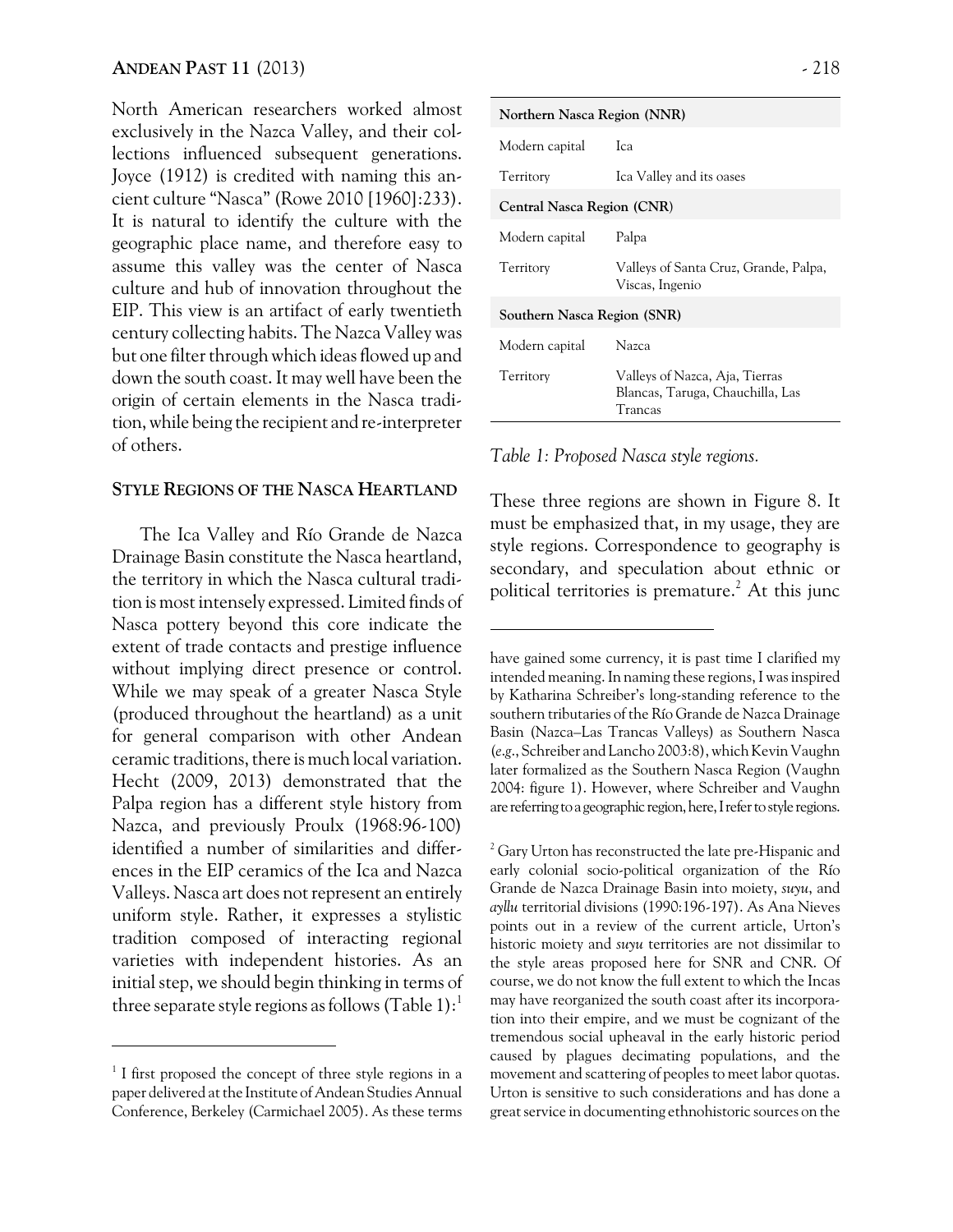ture, I see no way of defining lineal boundaries between the regions (if such is ever possible, or desirable), and I do not know with which regions the lower Río Grande and lower Río Ica should be classified, or whether they represent a fourth region (Figure 8). These are questions for future research. For now, it is a start to recognize three broad style regions where previously only one was envisioned.

Ideally, each style region should have its own seriation conducted by fresh minds with fresh eyes, and undertaken independently. Comparison to other regions should await completion to ensure objectivity unencumbered by preconceptions.

It is assumed that, for the most part, the pottery found in each style region was produced there, though some allowance must be made for inter-regional exchange. It may be that, one day, we will be able to identify peculiarities of style for each river valley on the south coast, but for now we should think in terms of the regional groupings proposed above. For the SNR, Dawson's seriation needs to be fully described, and some adjustments made (Carmichael 2010). While the Nazca Valley sequence generally applies to its neighbors (Aja, Tierras Blancas, Taruga, and Las Trancas), inter-valley variation is present. For example, in Las Trancas, a Kopara Style corresponding to Late Nasca can be defined (see Tello Archive 2002: Las Trancas Tombs 149, 162, 183; and Tello 1959: lámina XC and figures 119, 121, 128, 129, 130, 134, 136, and 137).

In the CNR, Río Grande sites provide a fair comparison for materials from Santa Cruz, Palpa, Viscas, and Ingenio. (Eventually, Ingenio might prove to be the maverick in this group.) In developing a revised chronology for the SNR, shown in Figure 3, I did not attempt to harmonize it with the new Palpa chronology (Hecht 2013; Unkel and Kromer 2009). My chart is derived from data gathered within the SNR. The reader will find similarities and differences between these two schemes. They should be allowed to stand separately for now, in order to underline local differences. At some future date, when both regions have had complete seriations published with comprehensive phase definitions, the two areas can be usefully compared. Once the regional culture histories have been established, we can more fruitfully examine questions of culture process in the Nasca heartland.

I suspect the situation in Ica will be different from the CNR and SNR. Ica presents a single river of greater length punctuated with major oases. The pottery of the preceding Early Horizon was regionally diverse. For example, Teojate (Juan Pablo), Ocucaje, and Callango produced contemporary but visually distinct styles (Figure 1). It may be that several local Ica styles coexisted during the EIP, and separate style histories will be required for each area. Pottery corresponding to Dawson's Phase 4 at the Ica Valley site of Santiago (located just to the north of Ocucaje; Figure 1) looks very different from the Ocucaje, Palpa, and Nazca Valley materials (Proulx 1968:5, 98, plates 16b, 26a, 28b). Influence from valleys to the north of Ica (Pisco, Chincha, Cañete) in the form of Topará,

region. Because the Nasca are separated from these writings by a thousant years, it is a stretch to claim any direct correspondence. Urton does not. His data rich, comparative approach to Andean forms of organization for the construction and maintenance of ritual space is a landmark contribution to south coast studies and should be mined by generations of scholars. I strongly advocate using Andean models to interpret Andean data along with due caution in using the recent past to interpret the distant past. Ana Nieves does not suggest Urton's 1990 work can be applied directly. Her own studies of petroglyphs in the CNR and SNR dating to the Paracas/Nasca transition reveal stylistic differences between these regions as well as upper-valley/lower-valley variations (Nieves 2010). Her point (with which I agree) is that different types of evidence indicate similar subdivisions within the Río Grande de Nasca drainage.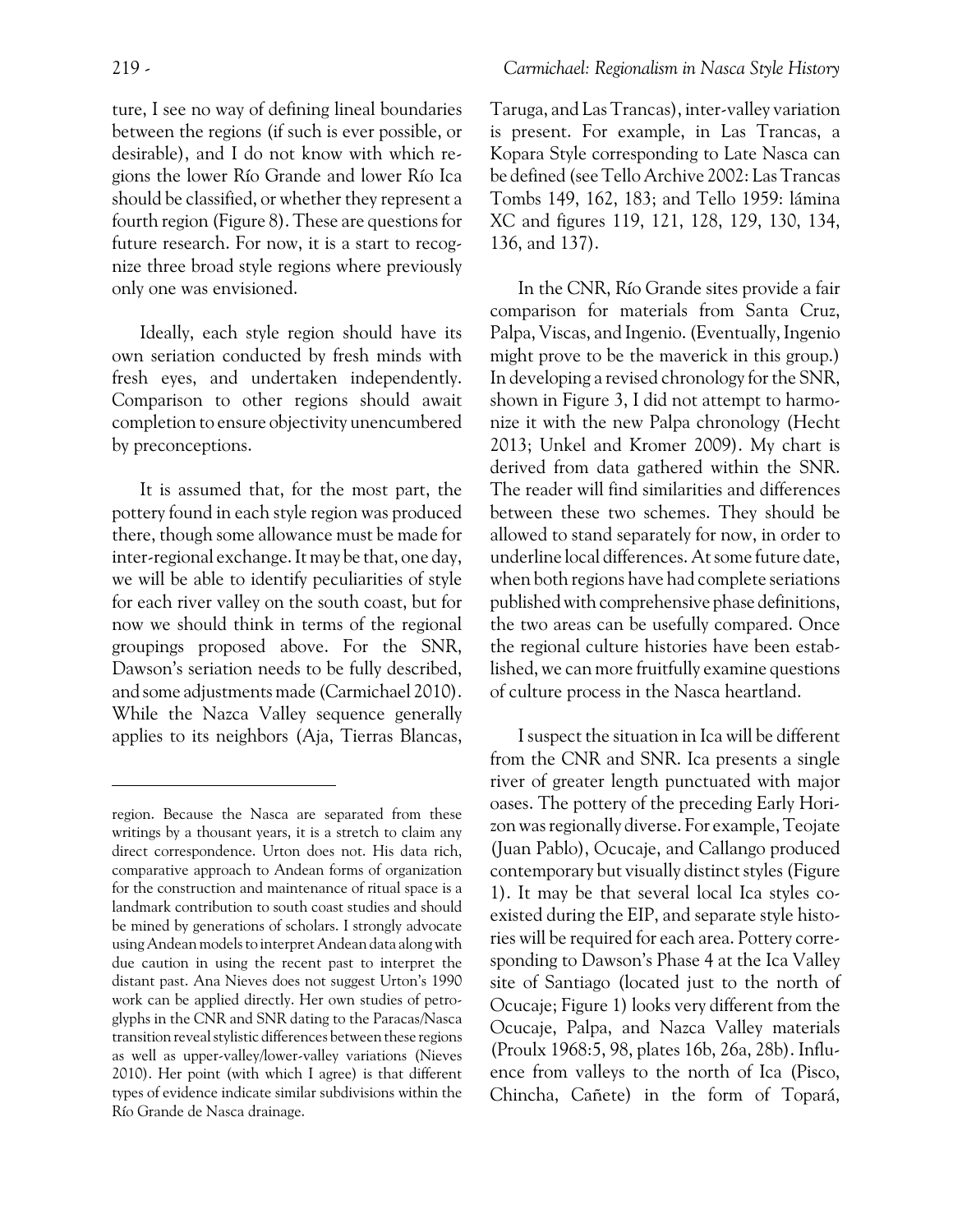Campana, Carmen, and Estrella ceramics is also much stronger in the NNR, and likely to play a role in local style developments (Proulx 1968: 96; 2006: 33, 45).

The style regions–all within a one day walk–surely influenced one another. Iconography demonstrates that, throughout the Nasca heartland, a common cult was practiced with the same supernatural creatures embellishing vessels from Ica to Las Trancas. However, while deity types were reproduced, the details of their rendering vary locally. This is the key to regional chronology, and ultimately should reveal the directions in which ideas flowed at different times. Did the "wedged head" and "outlined hair lock" begin in Palpa and diffuse to Nazca, or vice versa (Figures 4-6)? In this regard, consideration should also be given to pottery manufacturing techniques through space and time (Donnan 1992:43-44; Carmichael 1990, 1998b:218-219). There are several ways to construct a double-spout-and-bridge vessel. Did methods vary regionally? Compositional analyses of clay and mineral pigments may also be used to characterize style regions. For the SNR, compositional studies using neutron activation have been underway for some time (Vaughn and Neff 2000; Vaughn and Van Gijseghem 2007; Vaughn *et al*. 2006; 2011). Hopefully, comparable research will be undertaken in the CNR and NNR.

We must be alert also to style trends that may have originated outside of the Nasca heartland. Joerg Haeberli (2001, 2008) illustrates textiles from the Arequipa Region (Ocoña, Majes, and Sihuas Valleys near the city of Arequipa) that bear iconography which can only be described as "Proliferous". The textile designs are instantly comparable to Late Nasca (Nazca Valley Phases 6 and 7), but are not in the pure Nasca style. Nonetheless, many details are strikingly similar and a connection is obvious. Did style developments originating in the Sihuas area stimulate parallel trends in the Río Grande drainage, or was the flow in the opposite direction? Haeberli (2008) presents a sophisticated discussion of complex style exchanges, ultimately suggesting Arequipa as the region of origin for Proliferous elements. His numerous C-14 dates (run on samples taken directly from the textiles) place these garments in the A.D. 250- 500 range. Some of the iconographic features on these Sihuas textiles also have analogies with SNR Phase 5. Haeberli's Sihuas data challenge the assumption that the Nasca style was a purely internal development unique to the Nasca heartland. Here we should also note Lawrence Dawson's observation (1973) that elements of warrior motifs in Phase 7 appear to derive from Moche influence (see also Proulx 1994:93-94, 2006:11).

## **CONCLUSIONS**

The study of culture process is built on culture history, for which chronology provides the foundation. Nasca studies entered a new stage of intensive fieldwork in the new millenium, and Nasca chronology must evolve also. Traditionally, Nasca chronology was based on Dawson's pottery seriation (developed from grave lots and whole vessels), and applied from Pisco to Acari. In recent years, mounting evidence from extensive settlement pattern surveys, site excavations, and radiocarbon dates challenges the original seriation. In this writer's opinion, the Dawson Seriation remains valid for the Nazca Valley and its environs, but local stylistic differences to the north warrant separate treatment. As a start, I suggest the Nasca heartland be envisioned as composed of three stylistic regions. For each region, a new–and separate–pottery seriation should be established. Hecht (2013) has already accomplished this for the CNR. Ideally, new seriations for the NNR will proceed without reference to the Dawson Seriation to ensure conclusions that are independent and unbiased. These should be based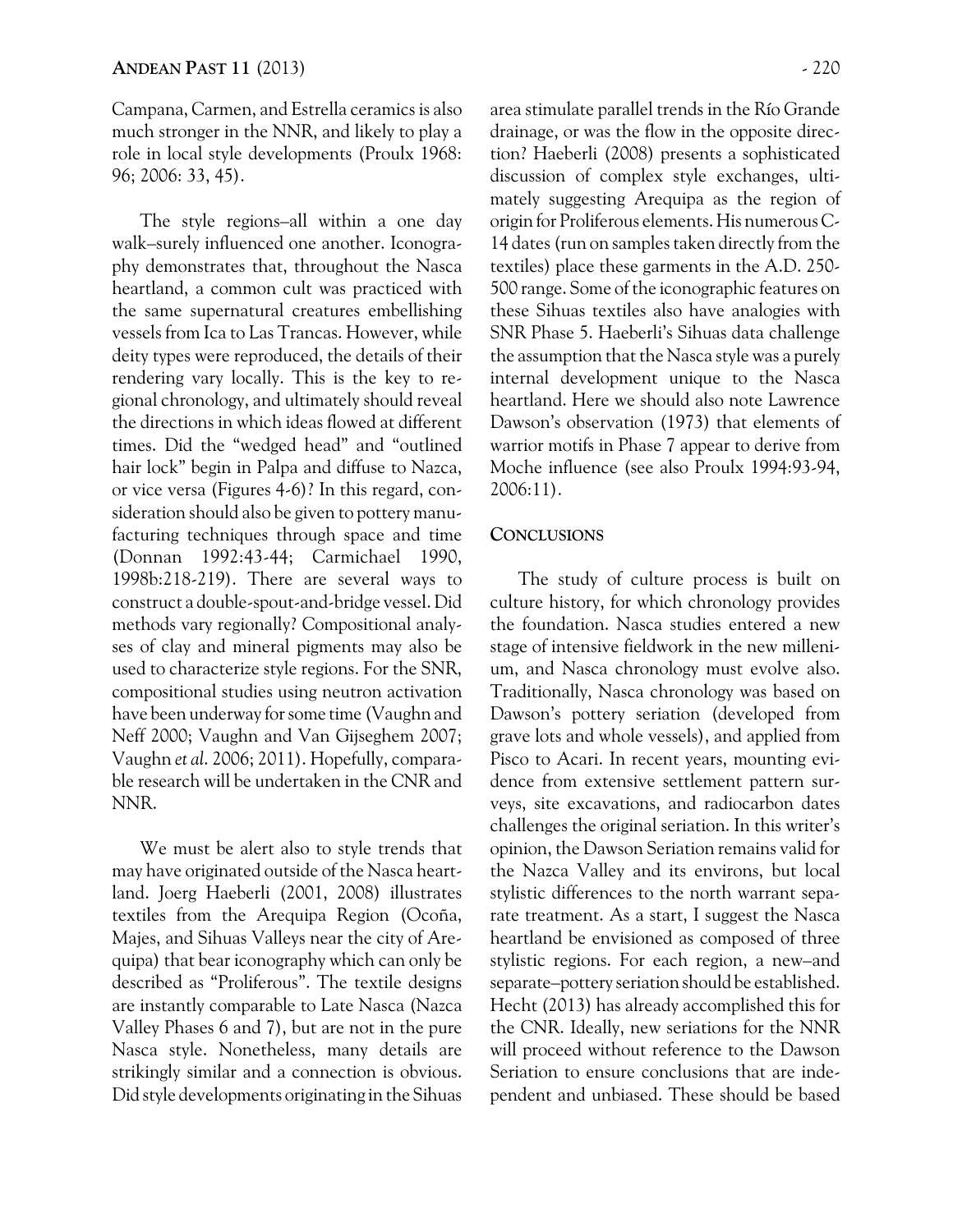on large samples drawn from all sources, for a seriation based on potsherds alone, or on grave lots alone, will not be as useful as both sources combined. Over the last sixty years large collections of surface and excavated pottery from all parts of the NNR have been deposited at the Ica Regional Museum. There is ample material awaiting analysis. In terms of seriation, such studies will only be successful if their primary concern is documenting style history and generating comprehensive phase definitions. The discipline of archaeology must return to its roots and acknowledge the worthiness and necessity of sound chronology to frame culture history, from which culture process studies proceed.

#### **REFERENCES CITED**

Carmichael, Patrick H.

- 1990 Nasca Pottery Construction. *Ñawpa Pacha* 24:31-48.
- 1998a Preface. In *The Archaeology and Pottery of Nazca, Peru* by Alfred L. Kroeber and Donald Collier, edited by Patrick Carmichael. Walnut Creek, California: Altamira Press.
- 1998b Nasca Ceramics: Production and Social Context. In *Andean Ceramics: Technology, Organization, and Approaches* edited by Izumi Shimada, pp. 213-231. Philadelphia: University of Pennsylvania Museum of Archaeology and Anthropology.
- 2005 Nasca Chronology in the  $21<sup>st</sup>$  Century: Old Problems and New Directions. Paper presented at the Institute of Andean Studies Annual Conference, University of California, Berkeley, January 7-8.
- 2010 Nasca 1 and 2 Phase Markers: Adjustments to the Original Seriation. Poster presented at the Institute of Andean Studies Annual Conference, University of California, Berkeley, January 7-9.

Dawson, Lawrence E.

1973 The Representation of Human Activity in Moche IV and Nasca 7 Pottery. Paper presented at the Institute of Andean Studies Annual Conference, University of California, Berkeley, January 5-6.

Donnan, Christopher B.

1992 *Ceramics of Ancient Peru*. Fowler Museum of Cultural History, University of California, Los Angeles.

Dwyer, Jane Powell

1979 The Chronology and Iconography of Paracas-Style Textiles. In *The Junius B. Bird Pre-Columbian Textile Conference* edited by Ann Pollard Rowe, Elizabeth P. Benson, and Anne-Louise Schaffer, pp. 105-128. Washington, D.C.: Textile Museum and Dumbarton Oaks.

Gayton, Anna H. and Alfred L. Kroeber

- 1927 The Uhle Pottery Collections from Nazca. *In University of California Publications in American Ethnology and Archaeology* 24(1):1-46.
- Haeberli, Joerg
- 2001 Tiempo y tradición en Arequipa, Perú, y el surgimiento de la cronología del tema de la deidad central. *Boletín de Arqueología PUCP* 5:89-137.
- 2008 When and Where Did the Nasca Proliferous Style Emerge? *Andean Archaeology III* edited by William H. Isbell and Helaine Silverman, Chapter 15, pp. 401-434. New York: Kluwer/Plenum.

Hecht, Niels

- 2009 Of Layers of Sherds: A Context-Based Relative Chronology of the Nasca Style Pottery from Palpa. In *New Technologies For Archaeology*: *Multidisciplinary Investigations in Palpa and Nasca, Peru* edited by Markus Reindel and Günther A. Wagner. Berlin: Springer.
- 2013 *A Relative Sequence of Nasca Style Pottery from Palpa, Peru*. 2 volumes. Inauguraldissertation (doctoral dissertation), Rheinische Friedrich-Wilhelms-Universität, Bonn. Published in Giessen, Germany by VVB Laufersweiler Verlag. Available on-line at: hss.ulb.uni-bonn.de/2013/2992/2992.htm Consulted 7 December 2013.
- Isla Cuadrado, Johny
- 2001 Una tumba nasca en Puente Gentil, valle de Santa Cruz, Perú. *Beiträge zur Allgemeinen und Vergleichenden Archäologie* 21.

Joyce, Thomas A.

- 1912 *South American Archaeology; An Introduction to the Archaeology of the South American Continent with Special Reference to the Early History of Peru.* New York: G. P. Putnam's Sons.
- Kroeber, Alfred L. and Donald Collier
- 1998 *The Archaeology and Pottery of Nazca, Peru*. Walnut Creek, California: Altamira Press.

Menzel, Dorothy

1977 *The Archaeology of Ancient Peru and the Work of Max Uhle*. R. H. Lowie Museum of Anthropology, University of California, Berkeley.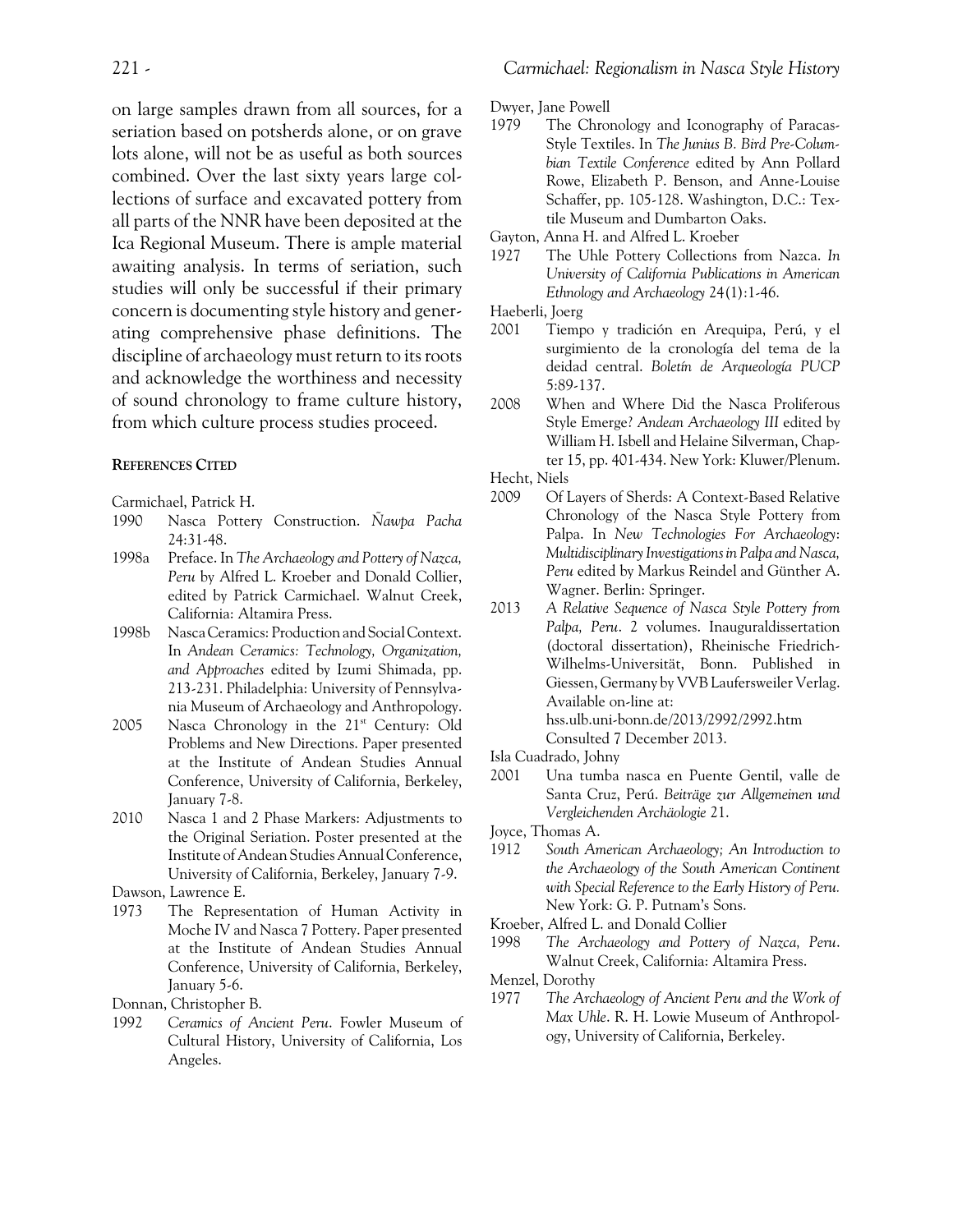Menzel, Dorothy and John H. Rowe with Lawrence E. Dawson

1964 The Paracas Pottery of Ica: A Study in Style and Time. In *University of California Publications in American Archaeology and Ethnology* 50.

Nieves, Ana

2010 Tipología y cronología del arte ruprestre del Valle de Nasca y la cuenca del Río Grande de Nasca, Departamento de Ica, Perú. *Quellca Rumi* 1(1):17-31.

Orefici, Giuseppe

2012 *Cahuachi: Capital teocrática nasca*. Lima: Universidad de San Martin de Porres.

Proulx, Donald

- 1968 Local Differences and Time Differences in Nasca Pottery. In *University of California Publications in Anthropology* 5.
- 1994 Stylistic Variation in Proliferous Nasca Pottery. *Andean Past* 4:91-107.
- 2006 *A Sourcebook of Nasca Ceramic Iconography*. Iowa City: University of Iowa Press.
- 2008 Paracas and Nasca: Regional Cultures on the South Coast of Peru. In *Handbook of South American Archaeology* edited by Helaine Silverman and William H. Isbell, pp. 563-585. New York: Springer.
- Reindel, Markus and Johny Isla Cuadrado
- 2001 Los Molinos und La Muña: Zwei Siedlungszentren der Nasca-Kultur in Palpa, Südperu. *Beiträge zur Allgemeinenund Vergleichenden Archäologie* 21.
- Reindel, Markus and Günther A. Wagner, editors
- 2009 *New Technologies for Archaeology: Multidisciplinary Investigations in Palpa, Peru*. Berlin: Springer.
- Roark, Richard P.
- 1965 From Monumental to Proliferous in Nasca Pottery. *Ñawpa Pacha* 3:1-92.

Rowe, John H.

- 1956 Archaeological Explorations in Southern Peru, 1954-1955. *American Antiquity* 22(2):135-151.
- 1962 Stages and Periods in Archaeological Interpretation. *Southwestern Journal of Anthropology* 18(1):40-54.
- 2010 On the History of the Nasca Sequence. Translated by Patricia J. Lyon. *Ñawpa Pacha* 30(2):231-241. [Originally published as "Nuevos datos relativos a la cronología del estilo Nasca" in *Antiguo Peru: Espacio y tiempo; trabajos presentados a la Semana de Arqueología Peruana (9-14 de noviembre de 1959)* edited by Ramiro Matos Mendieta, pp. 29-45. Lima: Librería-Editorial Juan Mejía Baca (1960)].

Rowe, John H. and Dorothy Menzel, editors

- 1973 *Peruvian Archaeology: Selected Readings* (fifth edition; first edition 1967). Palo Alto, California: Peek Publications.
- Sawyer, Alan R.
- 1966 *Ancient Peruvian Ceramics: The Nathan Cummings Collection*. New York: Metropolitan Museum of Art.
- Schreiber, Katharina J.
- 1998 Afterword: Nasca Research Since 1926. In *The Archaeology and Pottery of Nazca, Peru* by Alfred L. Kroeber and Donald Collier, edited by Patrick H. Carmichael, pp. 261-270. Walnut Creek, California: AltaMira Press.
- 1999 Regional Approaches to the Study of Prehistoric Empires: Examples from Ayacucho and Nasca, Peru. In *Settlement Patterns in the Americas: Fifty Years Since Viru* edited by Brian R. Billman and Gary M. Feinman. Washington, D.C.: Smithsonian Institution Press.

Schreiber, Katharina and Josüé Lancho Rojas

- 2003 *Irrigation and Society in the Peruvian Desert: The Puquios of Nasca*. New York: Lexington Books.
- Silverman, Helaine
- 1993 *Cahuachi in the Ancient Nasca World*. Iowa City: University of Iowa Press.
- Tello, Julio C.
- 1959 *Paracas: Primera Parte*. Lima: Empresa Gráfica T. Scheuch S.A.
- Tello Archive
- 2002 *Arqueología de la cuenca del Río Grande de Nasca. Cuadernos de Investigación del Archivo Tello* 3. Lima: Museo de Arqueología y Antropología de la Universidad Nacional Mayor de San Marcos.
- Unkel, Ingmar and Bernd Kromer
- 2009 The Clock in the Corn Cob: On the Development of a Chronology of the Paracas and Nasca Period Based on Radiocarbon Dating. In *New Technologies for Archaeology: Multidisciplinary Investigations in Palpa and Nasca, Peru* edited by Markus Reindel and Günther A. Wagner. Berlin: Springer.

Urton, Gary

1990 Andean Social Organization and the Maintenance of the Nazca Lines. In *The Lines of Nazca* edited by Anthony F. Aveni, pp. 173-206. Philadelphia: The American Philosophical Society.

Van Gijseghem, Hendrik

- 2004 *Migration, Agency, and Social Change on a Prehistoric Frontier: The Paracas-Nasca Transition in the Southern Nasca Drainage, Peru*. Ph.D. dissertation, University of California, Santa Barbara.
- 2006 A Frontier Perspective On Paracas Society and Nasca Ethnogenesis. *Latin American Antiquity* 17(4):419-444.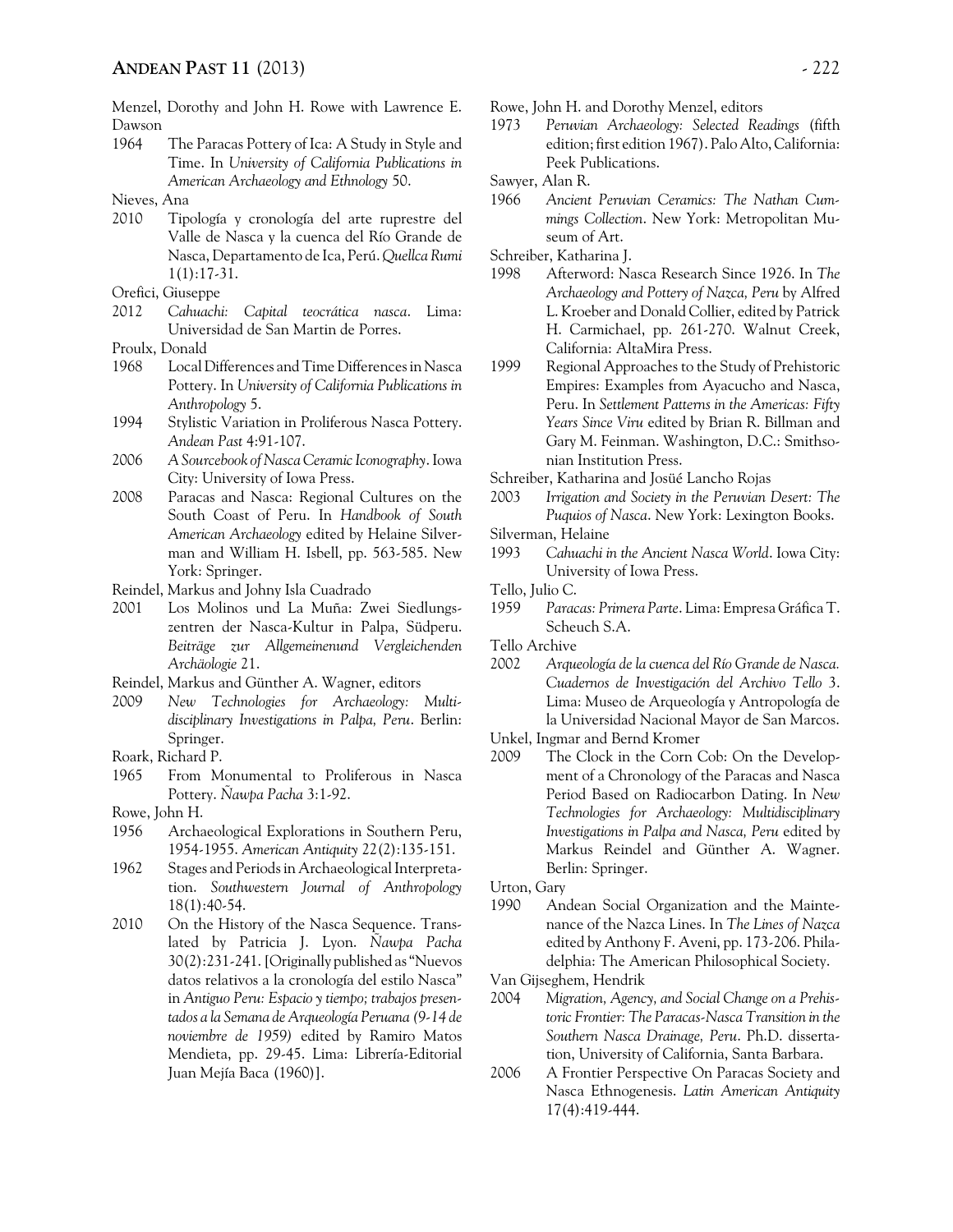Van Gijseghem, Hendrik and Kevin J. Vaughn

- 2008 Regional Integration and the Built Environment in Middle-range Societies: Paracas and Early Nasca Houses and Communities. *Journal of Anthropological Archaeology* 27(1):111-130.
- Vaughn, Kevin J.
- 2004 Households, Crafts, and Feasting in the Ancient Andes: The Village Context of Early Nasca Craft Consumption. *Latin American Antiquity* 15(1): 61-88.
- 2005 Household Approaches to Ethnicity on the South Coast of Peru: The Domestic Architecture of Early Nasca Society. In *Us and Them: The Assignation of Ethnicity in the Andes* edited by Richard Martin Reycraft, pp. 86-103. Monograph 53. Cotsen Institute of Archaeology, University of California, Los Angeles.
- 2009 *The Ancient Andean Village: Marcaya in Prehispanic Nasca*. Tucson: University of Arizona Press.

Vaughn, Kevin J. and Hector Neff

2000 Moving Beyond Iconography: Neutron Activation Analysis of Ceramics from Marcaya, Peru, an Early Nasca Domestic Site. *Journal of Field Archaeology* 27(1):75-90.

Vaughn, Kevin J. and Hendrik Van Gijseghem

- 2007 A Compositional Perspective on the Origins of the "Nasca Cult" at Cahuachi. *Journal of Archaeological Science* 34:814-822. Vaughn, Kevin J., Laure Dussubieux, and P. Ryan Williams
- 2011 A Pilot Compositional Analysis of Nasca Ceramics from the Kroeber Collection. *Journal of Archaeological Science* 38:3560-3567.
- Vaughn, Kevin J., Hendrik van Gijseghem, Verity H.
- Whalen, Jelmer W. Eerkens, and Moises Linares Grados
- 2013 The Organization of Mining in Nasca During the Early Intermediate Period: Recent Evidence from Mina Primavera. In *Mining and Quarrying in the Ancient Andes: Sociopolitical, Economic, and Symbolic Dimensions* edited by Nicholas Tripcevich and Kevin J. Vaughn. Interdisciplinary Contributions to Archaeology series, New York: Springer.

Wolfe, Elizabeth F.

1981 The Spotted Cat and the Horrible Bird: Stylistic Change in Nasca 1-5 Ceramic Decoration. *Ñawpa Pacha* 19:1-62.

#### **APPENDIX - REVISED CHRONOLOGY**

In the revised chronology shown in Figure 3, the beginning and end dates for the Nasca sequence (100 B.C.-A.D. 600) were selected for convenience. Timing undoubtedly varied between locations, and fieldwork should reveal early expressions and late survivals. Proulx estimated a similar span for the Nasca sequence (2008:575). In my work, the temporal range for the Proto-Nasca Epoch is estimated at 100 B.C.-A.D. 100 on the basis of C-14 dates representing sites on the Río Grande near Palpa (Unkel and Kromer 2009:236), the Ingenio Valley (Vaughn *et al*. 2013:168), and the lower Tierras Blancas Valley (Van Gijseghem 2006:438). The very end of Late Nasca at circa A.D. 600 is based on C-14 dates from Los Molinos and nearby Parasmarca in the Río Grande Valley (Unkel and Kromer 2009:241) and Cocahuischo in the Tierras Blancas Valley near Marcaya (Verity Whalen, personal communication, 2012).

In Figure 3, epochs are units of time corresponding to shifts in cultural patterns, including factors such as inter- and intra- site settlement patterns (Schreiber 1999; Van Gijseghem 2006; Van Gijseghem and Vaughn 2008; Vaughn 2005), ceremonial centers (Orefici 2012; Silverman 1993), irrigation (Schreiber and Lancho 2003), and hematite mining (Vaughn *et al.* 2013). Ceramic style is an aspect of the cultural pattern in a given epoch, but does not define it. Epochs are most useful for fieldwork and reference to Nasca culture history. The dates suggested here for the beginning and end of epochs are approximations which may shift fifty years up or down as more data become available. The diagonal lines separating epochs on Figure 3 remind us that, like style phases, culture patterns do not begin or end at exactly the same time everywhere.

Pottery phases are units of style following the Dawson Seriation. They are based on grave lots, individual vessels with provenience, and, to a lesser extent, on excavated sherd collections, all of which derive from the Nazca Valley. As currently envisioned, there is direction in the sequence, but with considerable phase overlap. Nonetheless, each phase was generated by its predecessor in the sequence–Phase 5 does not derive from Phase 3; rather, it required the style developments in Phase 4 before it could emerge. However, when Phase 5 pottery began to be produced, ceramics in Phase 4 style were still being made and circulated. Thus, Phases 4 and 5 were contemporary for a limited time. Phase 3 appears to have been the longest of all phases, which allowed Proulx (1968) to identify four sub-phases (3a, 3b, 3c, 3d).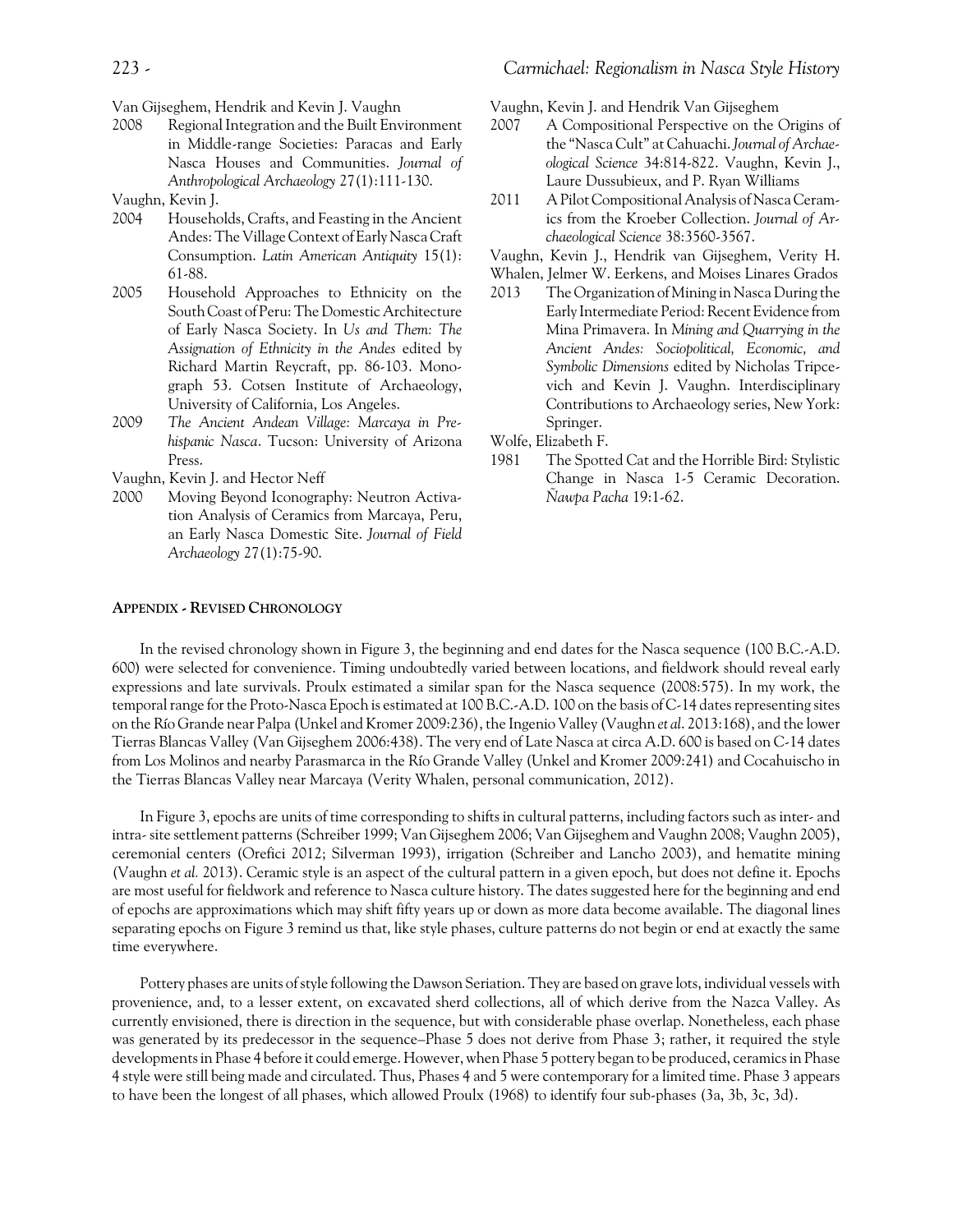### **ANDEAN PAST 11** (2013) - 224

It is possible that the end of Phase 3 actually overlapped with the beginning of Phase 5 at some locales. At the Early Nasca village of Marcaya on the Tierras Blancas River, Kevin Vaughn excavated mixed sherds from Phase 3d and Phase 4, with C-14 dates bracketing the occupation at A.D. 370-420 (2009:83). Farther downstream at Agua Santa on the Nazca River, a few hours walk from Marcaya, a grave with three early Phase 5 vessels (Kroeber and Collier 1998:194-195, Grave 10) was found to have an associated C-14 date of A.D. 250-420 (2-sigma; Ryan Williams, personal communication, 2005). Overlapping dates such as these require us to re-envision the sequence to allow for two, and sometimes three, style phases to co-exist at the same point in time.

The revised chronology suggested in Figure 3 identifies the Montana Transition as a unit between the Early Horizon and Early Intermediate Period. This was a time of enormous change on the south coast, and especially in the Southern Nasca Region. Settlement patterns and ceramic styles were in a state of flux. The cultural traits of this time belong to neither the EH or EIP exclusively, yet it was from this vortex that the mature Nasca culture emerged. I take the term "Montana" from the work of Schreiber and Lancho (2003:13-14). Changes during the Transition are documented by Van Gijseghem (2006) and Van Gijseghem and Vaughn (2008).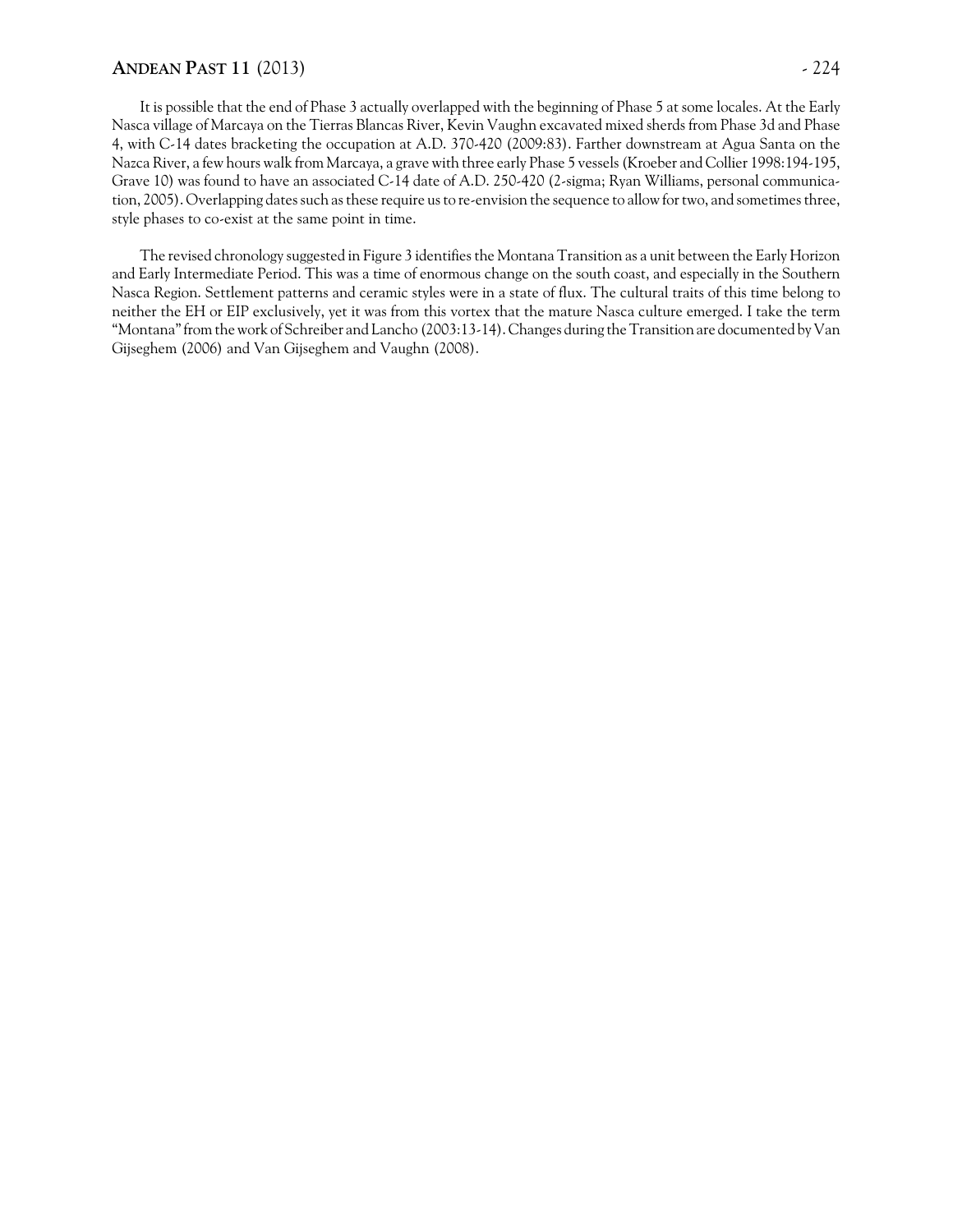

*Figure 1: The south coast of Peru showing locations of archaeological sites, modern towns, and river valleys.*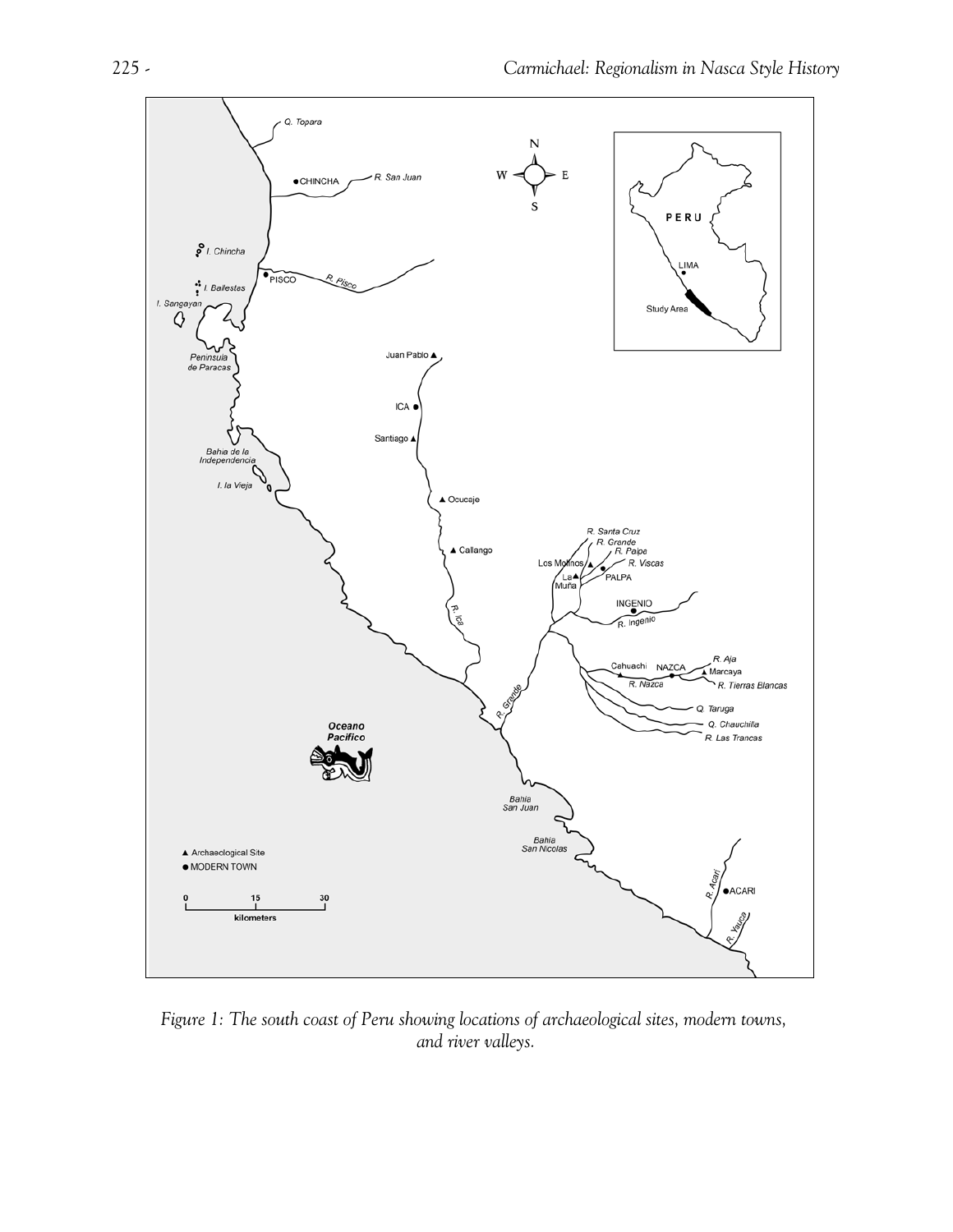| SOUTH COAST                    |                                            |                                         |                    |  |
|--------------------------------|--------------------------------------------|-----------------------------------------|--------------------|--|
| PISCO - ACARI VALLEYS          |                                            |                                         |                    |  |
| <b>EPOCHS</b><br>Units of Time |                                            | <b>CERAMIC PHASES</b><br>Units of Style | <b>STYLE MODES</b> |  |
| 8                              |                                            | 8                                       |                    |  |
| 7                              | PERIOD<br><b>INTERMEDIATE</b><br>ARLY<br>ш | 7                                       | <b>PROLIFEROUS</b> |  |
| 6                              |                                            | 6                                       |                    |  |
| 5                              |                                            | 5                                       | TRANSITIONAL       |  |
| 4                              |                                            | 4                                       |                    |  |
| 3                              |                                            | 3                                       | MONUMENTAL         |  |
| $\overline{\mathbf{c}}$        |                                            | $\overline{\mathbf{c}}$                 |                    |  |
| $\mathbf 1$                    |                                            | $\mathbf{1}$                            |                    |  |

*Figure 2: Based on the chart in the Introduction to Rowe and Menzel 1973. As originally conceived, the phases were not expected to be of uniform time length and, in theory, overlap between phases was possible (Rowe 1956:147). Practicalities of designing chronological charts, and their blunt application by other researchers, perpetuated the concept of a rigid, stacked chronology.*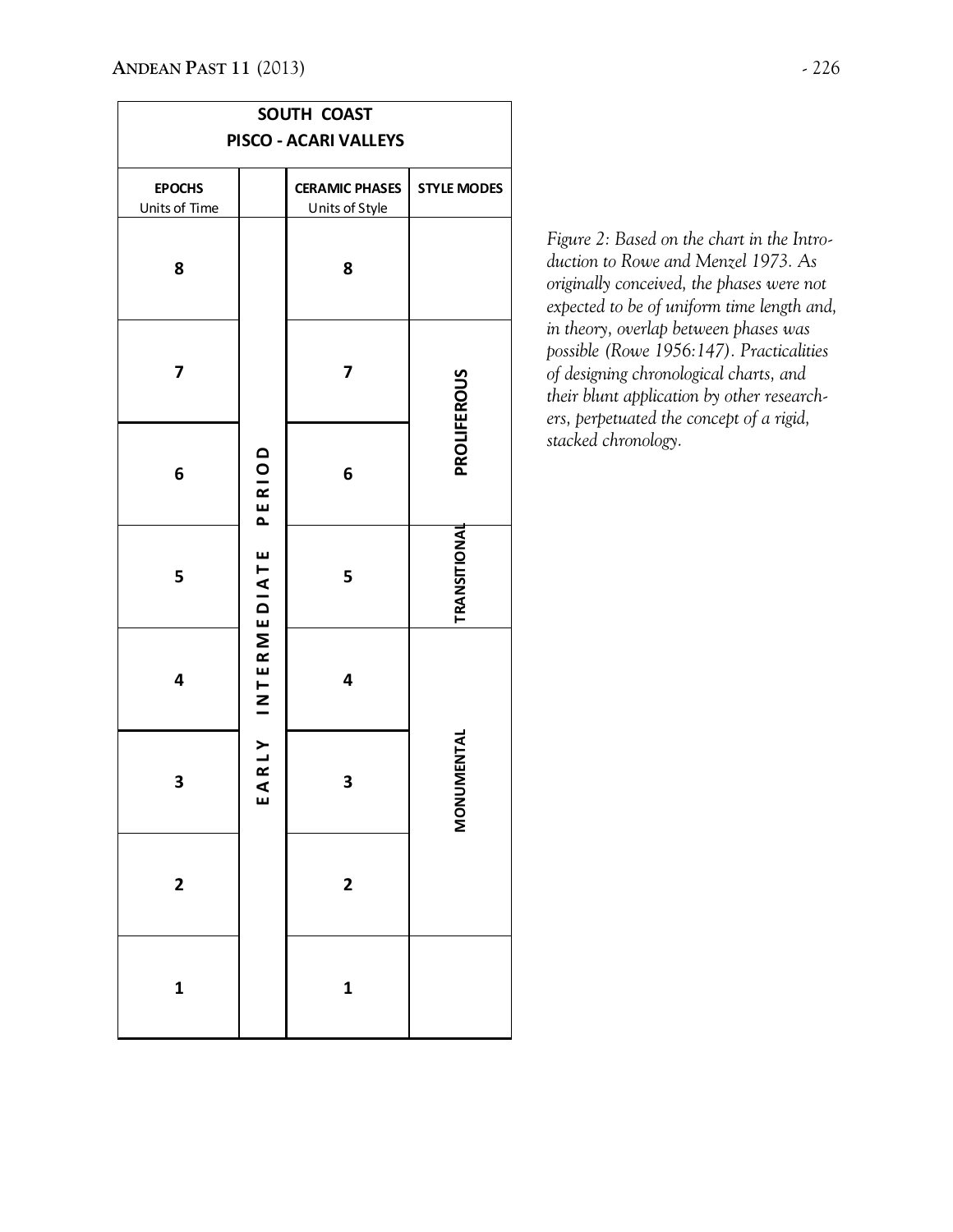

*Figure 3: Revised chronology for the Southern Nasca Region.*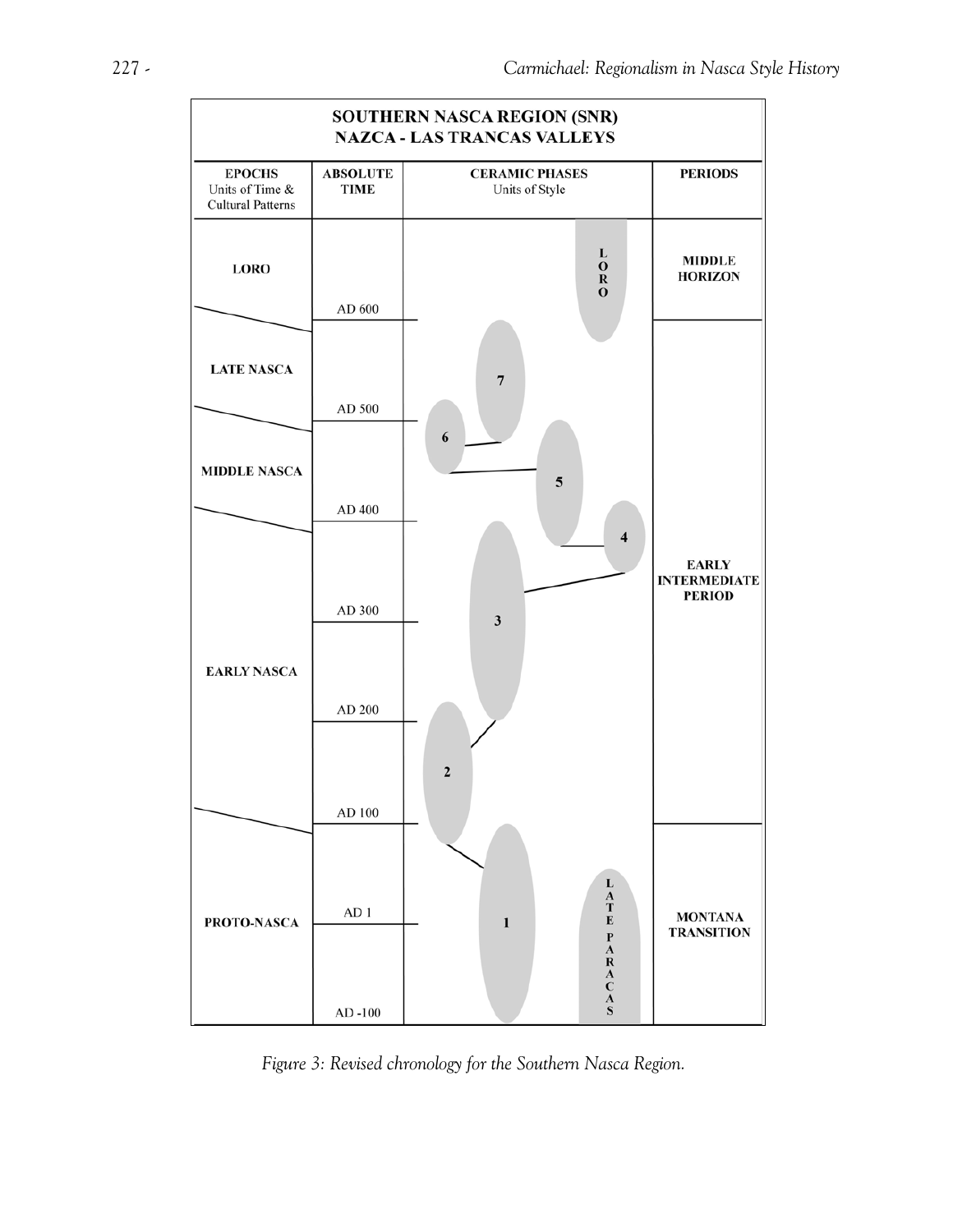

*Figure 4: Detail from a Nazca Valley vessel (after Proulx 1968:144, figure 19). Note outlined hair lock, a diagnostic Phase 4 marker in the Dawson Seriation.*



*Figure 5: Detail from a Nazca Valley vessel (after Roark 1965: plate VII, figure 39). Two versions of the "wedged head" motif (A & B) are shown. These are diagnostic Phase 5 markers in the Dawson Seriation.*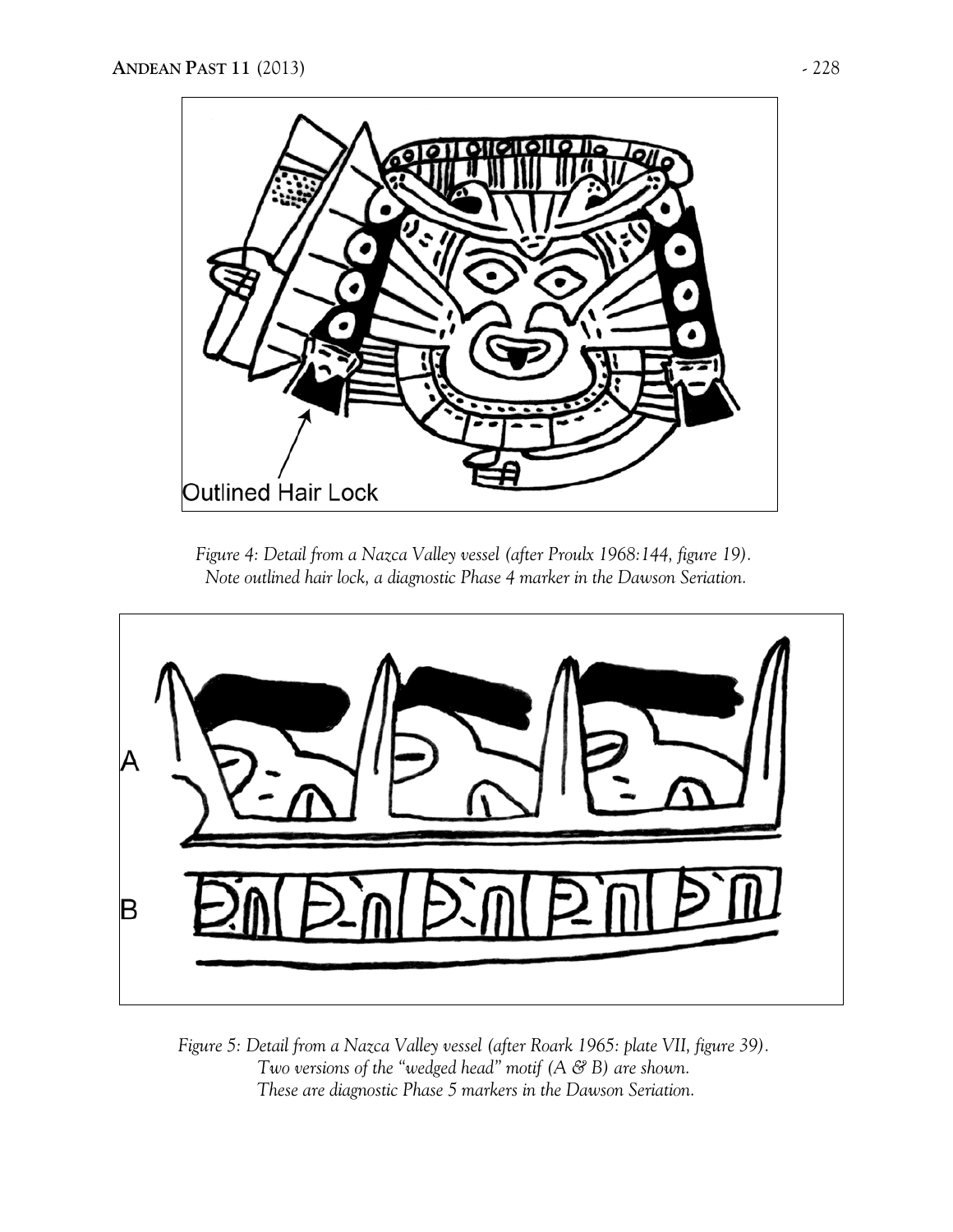

*Figure 6: Line drawing of a motif on a cupbowl from the Santa Cruz Valley (after Isla 2001:228, figure 15[1]). While the outlined hair lock and wedged head are separate phase markers in the Nazca Valley, in the Palpa region they can appear together in the same design.*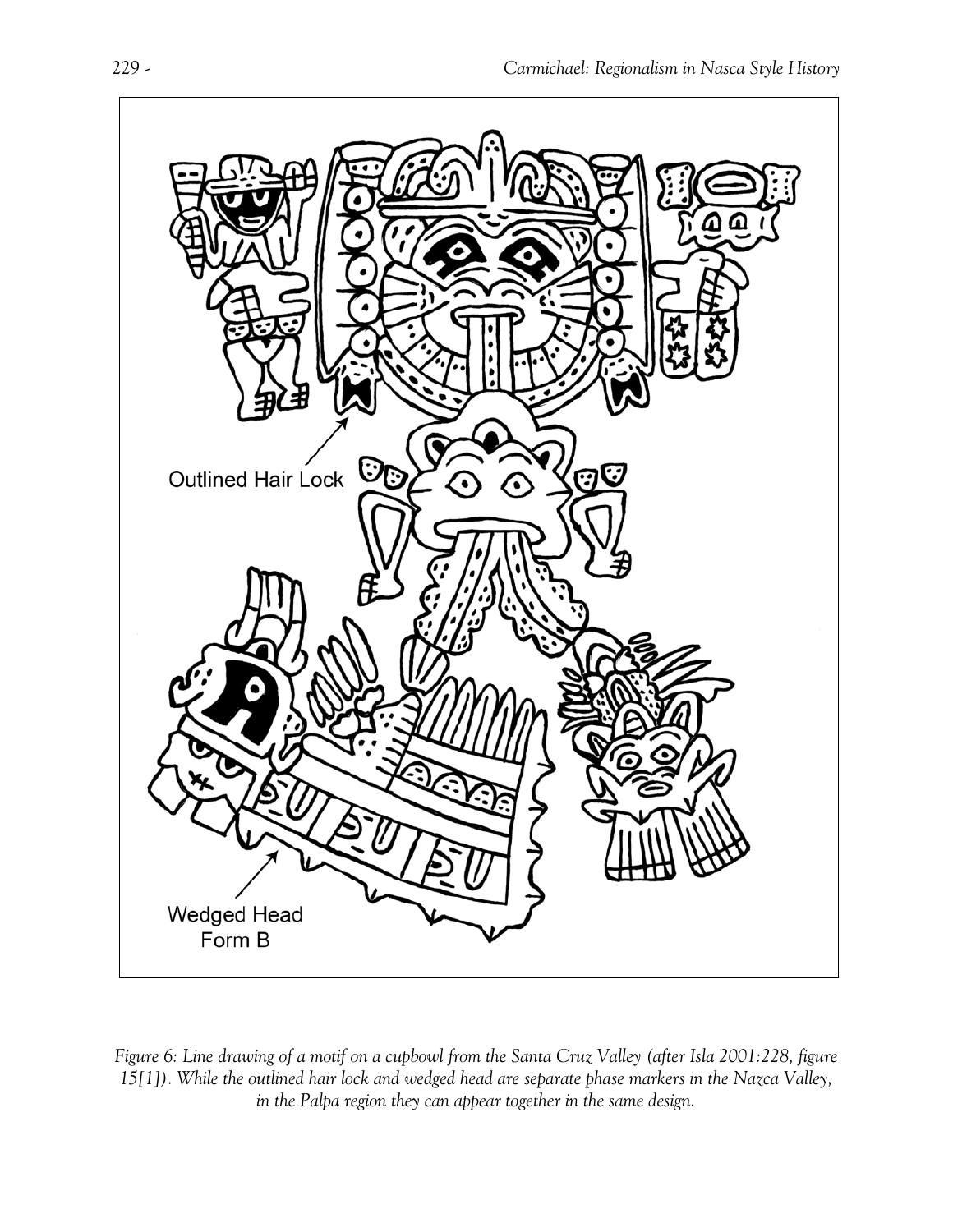

*Figure 7: Location from which most of the collections used by Dawson derive (Uhle, Farabee, Kroeber, Strong; map after Schreiber 1998:261, figure A-1).*